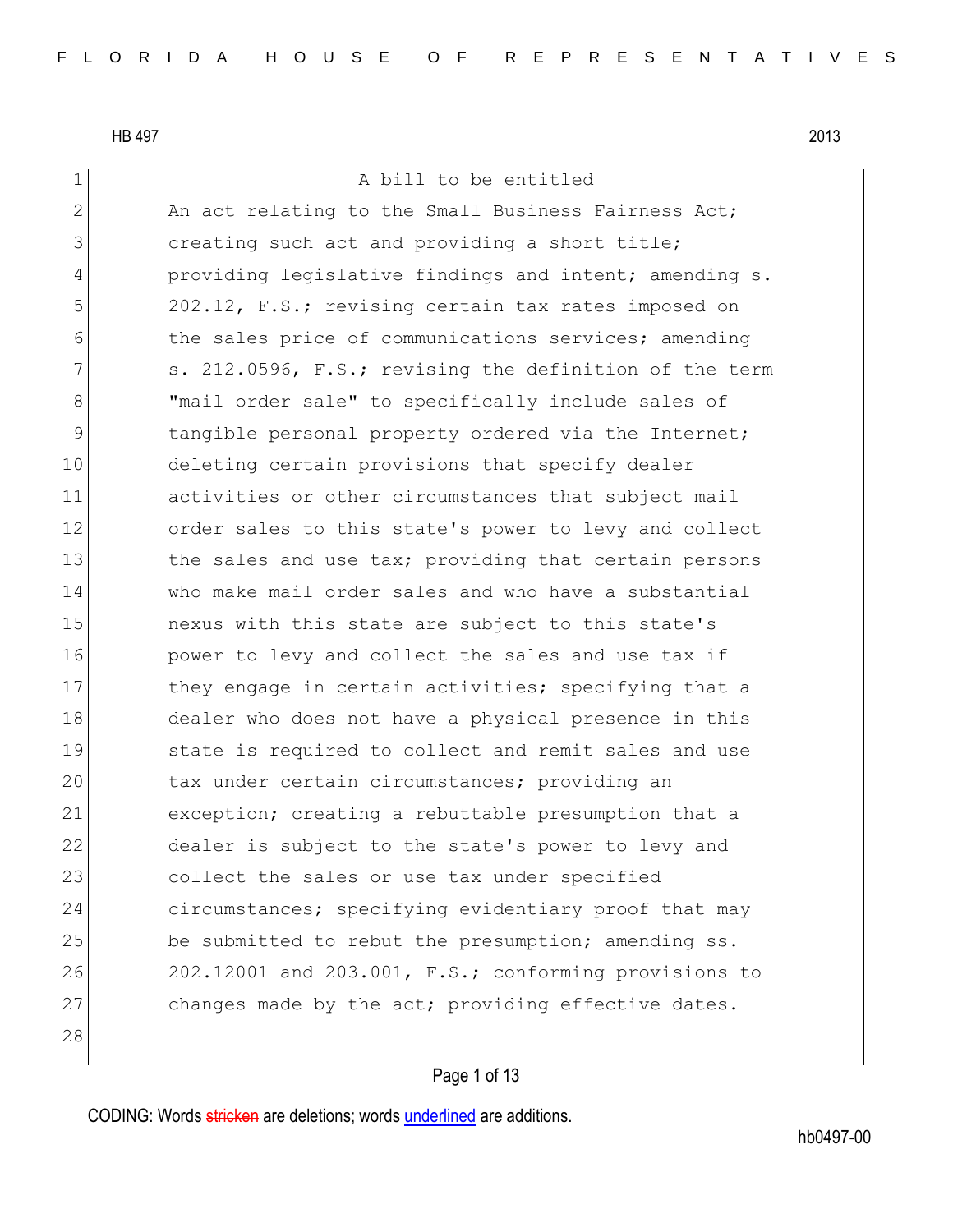| FLORIDA HOUSE OF REPRESENTATIVES |  |
|----------------------------------|--|
|----------------------------------|--|

29 Be It Enacted by the Legislature of the State of Florida: 30 31 Section 1. Short title. This act may be cited as the 32 | "Small Business Fairness Act." 33 Section 2. Legislative findings and intent. 34 (1) The Legislature finds that: 35 (a) The revisions made by this act will increase revenues 36 from the taxation of mail order sales, especially mail order 37 sales initiated over the Internet. 38 (b) The payment of sales and use tax by sellers located 39 outside this state will put this state's "brick-and-mortar" 40 businesses on an equal competitive footing with remote sellers. 41 (2) The Legislature further finds that: 42 (a) Increased revenues from the taxation of mail order 43 sales create a unique opportunity to reduce the state's tax rate 44 on communications services, which is one of the highest rates of 45 taxation on communications services in the nation, and to offset 46 decreased revenues from taxation of communications services with 47 increased revenues from taxation of mail order sales. 48 (b) The portion of the proceeds of the tax on 49 communications services that constitutes gross receipts taxes, 50 imposed at the rate prescribed in chapter 203, Florida Statutes, 51 is required to be used in accordance with s. 9, Art. XII of the 52 State Constitution for Public Education Capital Outlay (PECO) 53 and, therefore, should not be subject to a reduction in tax 54 rate. 55 (c) In contrast, communications services tax revenues that 56 are not dedicated to PECO are deposited into the General Revenue

Page 2 of 13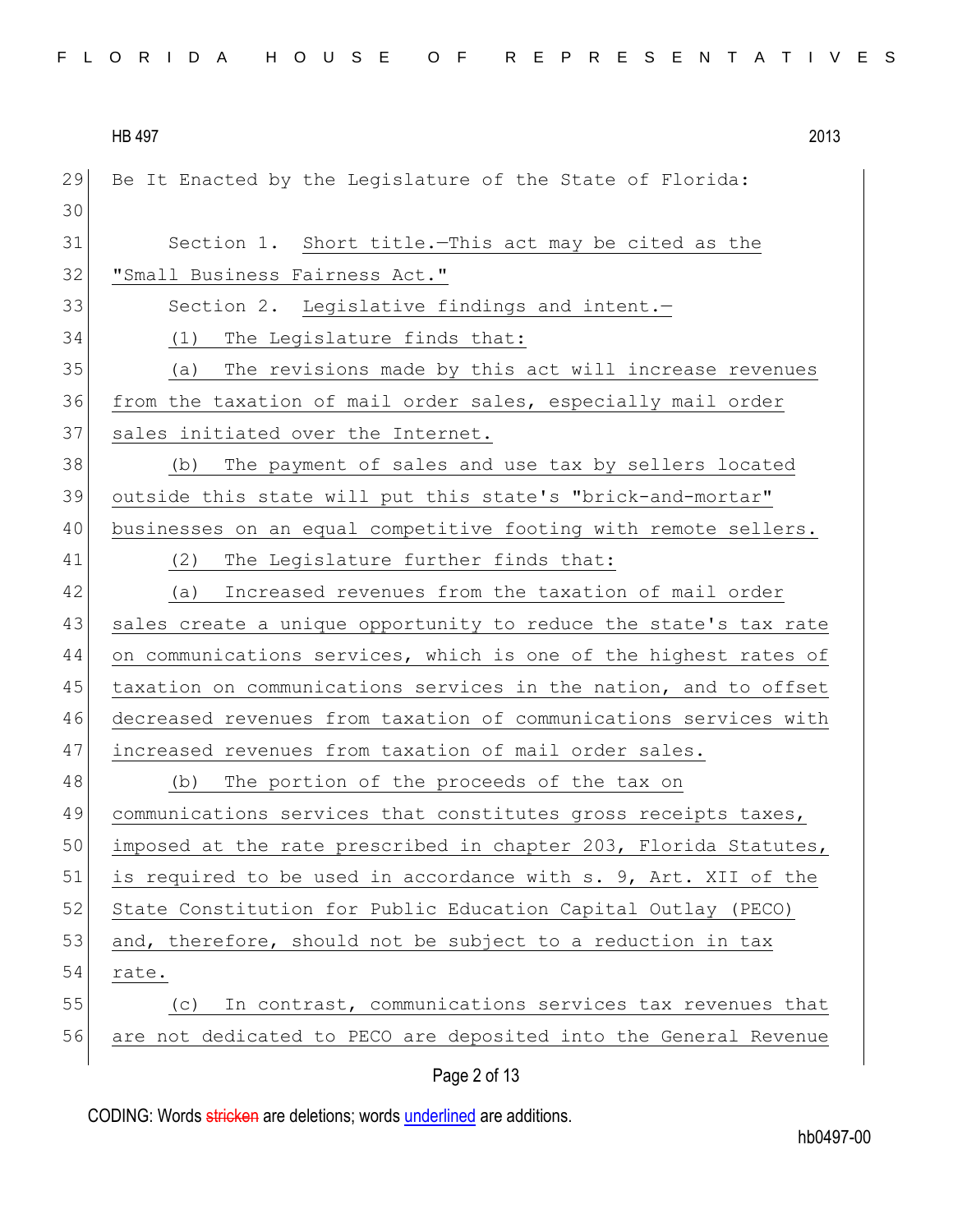57 Fund and, therefore, could be decreased as a result of a tax 58 rate reduction on communications services and then the decreased 59 revenues offset by increased revenues from taxation of mail 60 order sales.

61 (3) Therefore, based on these findings, with the exception  $62$  of the rates applicable to the gross receipts tax, the proceeds 63 of which are dedicated to PECO, the Legislature intends to 64 decrease the current tax rates levied under s. 202.12, Florida 65 Statutes, on the sale of communications services and to offset 66 corresponding reductions in General Revenue with anticipated 67 increased revenues from the taxation of mail order sales.

68 Section 3. Effective January 1, 2014, section 202.12, 69 Florida Statutes, is amended to read:

 202.12 Sales of communications services.—The Legislature finds that every person who engages in the business of selling communications services at retail in this state is exercising a 73 taxable privilege. It is the intent of the Legislature that the tax imposed by chapter 203 be administered as provided in this 75 chapter.

76 (1) For the exercise of such privilege, a tax is levied on 77 each taxable transaction, and the tax is due and payable as 78 follows:

79 (a) Except as otherwise provided in this subsection, at a 80 rate of 5 6.65 percent applied to the sales price of the 81 communications service which:

82 1. Originates and terminates in this state, or

83 2. Originates or terminates in this state and is charged  $84$  to a service address in this state,

## Page 3 of 13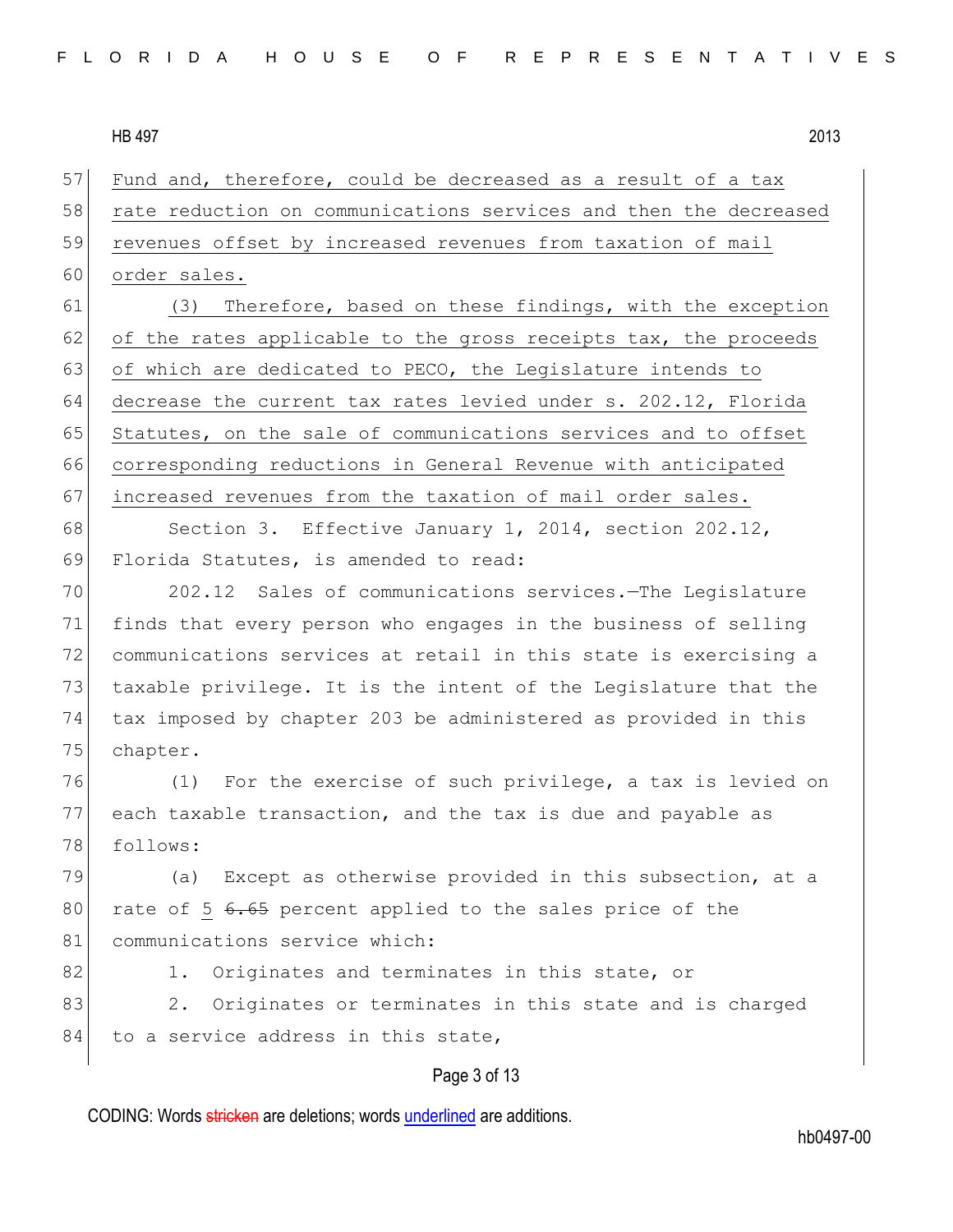Page 4 of 13 85 86 when sold at retail, computed on each taxable sale for the 87 purpose of remitting the tax due. The gross receipts tax imposed 88 by chapter 203 shall be collected on the same taxable 89 transactions and remitted with the tax imposed by this 90 paragraph. If no tax is imposed by this paragraph by reason of 91 s. 202.125(1), the tax imposed by chapter 203 shall nevertheless 92 be collected and remitted in the manner and at the time 93 prescribed for tax collections and remittances under this 94 chapter. 95 (b) At the rate of 9.1  $\pm 0.8$  percent on the retail sales 96 price of any direct-to-home satellite service received in this 97 state. The proceeds of the tax imposed under this paragraph 98 shall be accounted for and distributed in accordance with s. 99  $202.18(2)$ . The gross receipts tax imposed by chapter 203 shall 100 be collected on the same taxable transactions and remitted with 101 the tax imposed by this paragraph. 102 (c) At the rate set forth in paragraph (a) on the sales 103 price of private communications services provided within this 104 state, which shall be determined in accordance with the 105 following provisions: 106 1. Any charge with respect to a channel termination point 107 located within this state; 108 2. Any charge for the use of a channel between two channel 109 termination points located in this state; and 110 3. Where channel termination points are located both 111 within and outside of this state: 112 a. If any segment between two such channel termination

CODING: Words stricken are deletions; words underlined are additions.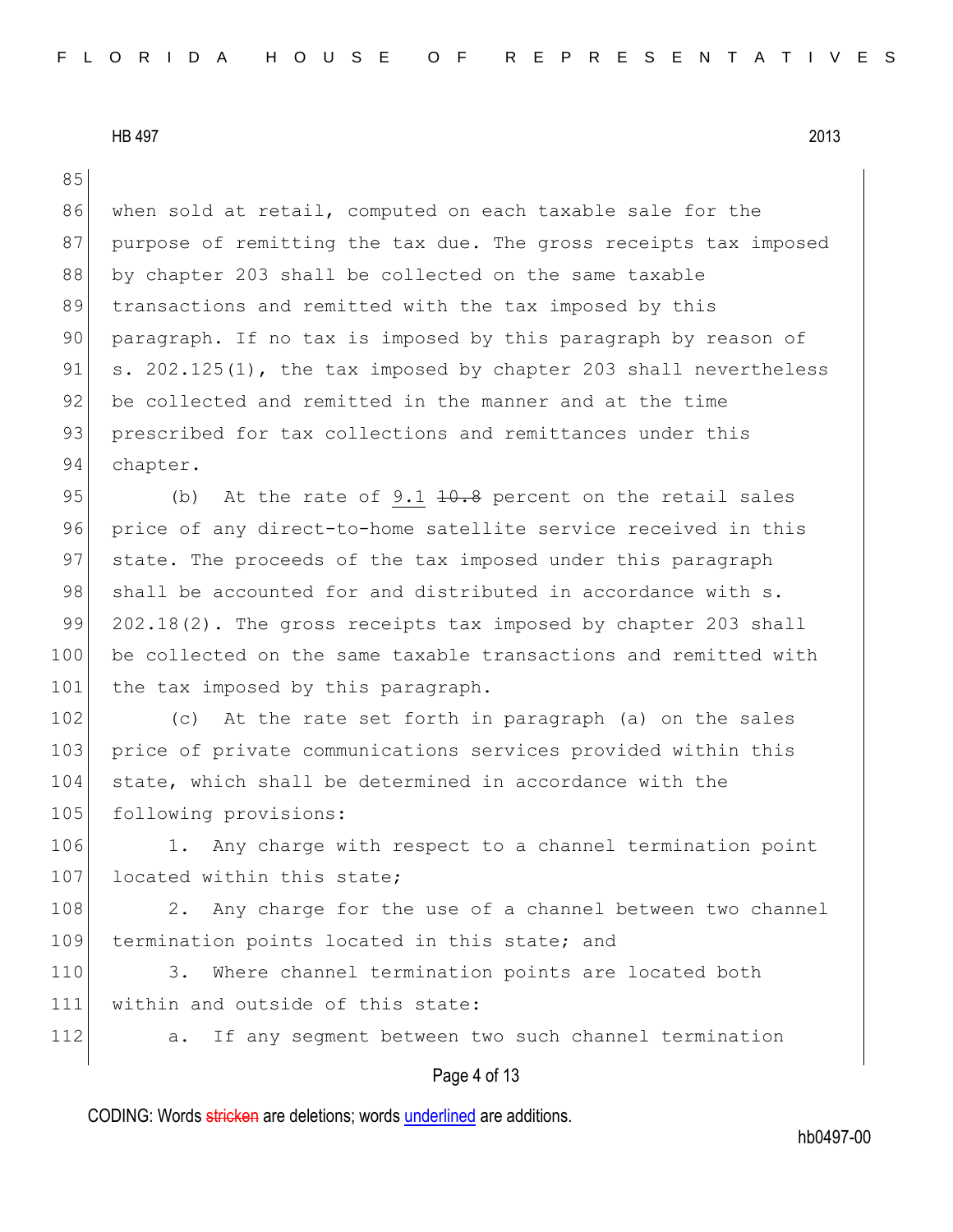120

113 points is separately billed, 50 percent of such charge; and 114 b. If any segment of the circuit is not separately billed, 115 an amount equal to the total charge for such circuit multiplied 116 by a fraction, the numerator of which is the number of channel 117 termination points within this state and the denominator of 118 which is the total number of channel termination points of the 119 circuit.

121 The gross receipts tax imposed by chapter 203 shall be collected 122 on the same taxable transactions and remitted with the tax 123 imposed by this paragraph.

124 (d) At the rate set forth in paragraph (a) applied to the 125 sales price of all mobile communications services deemed to be 126 provided to a customer by a home service provider pursuant to s. 127 117(a) of the Mobile Telecommunications Sourcing Act, Pub. L. 128 No. 106-252, if such customer's service address is located 129 within this state.

130 (2) A dealer of taxable communications services shall 131 bill, collect, and remit the taxes on communications services 132 imposed pursuant to chapter 203 and this section at a combined 133 rate that is the sum of the rate of tax on communications 134 services prescribed in chapter 203 and the applicable rate of 135 tax prescribed in this section. However, a dealer shall, in 136 reporting each remittance to the department, identify the 137 portion thereof which consists of taxes remitted pursuant to 138 chapter 203. Return forms prescribed by the department shall 139 facilitate such reporting.

140 (3) Notwithstanding any law to the contrary, the combined

# Page 5 of 13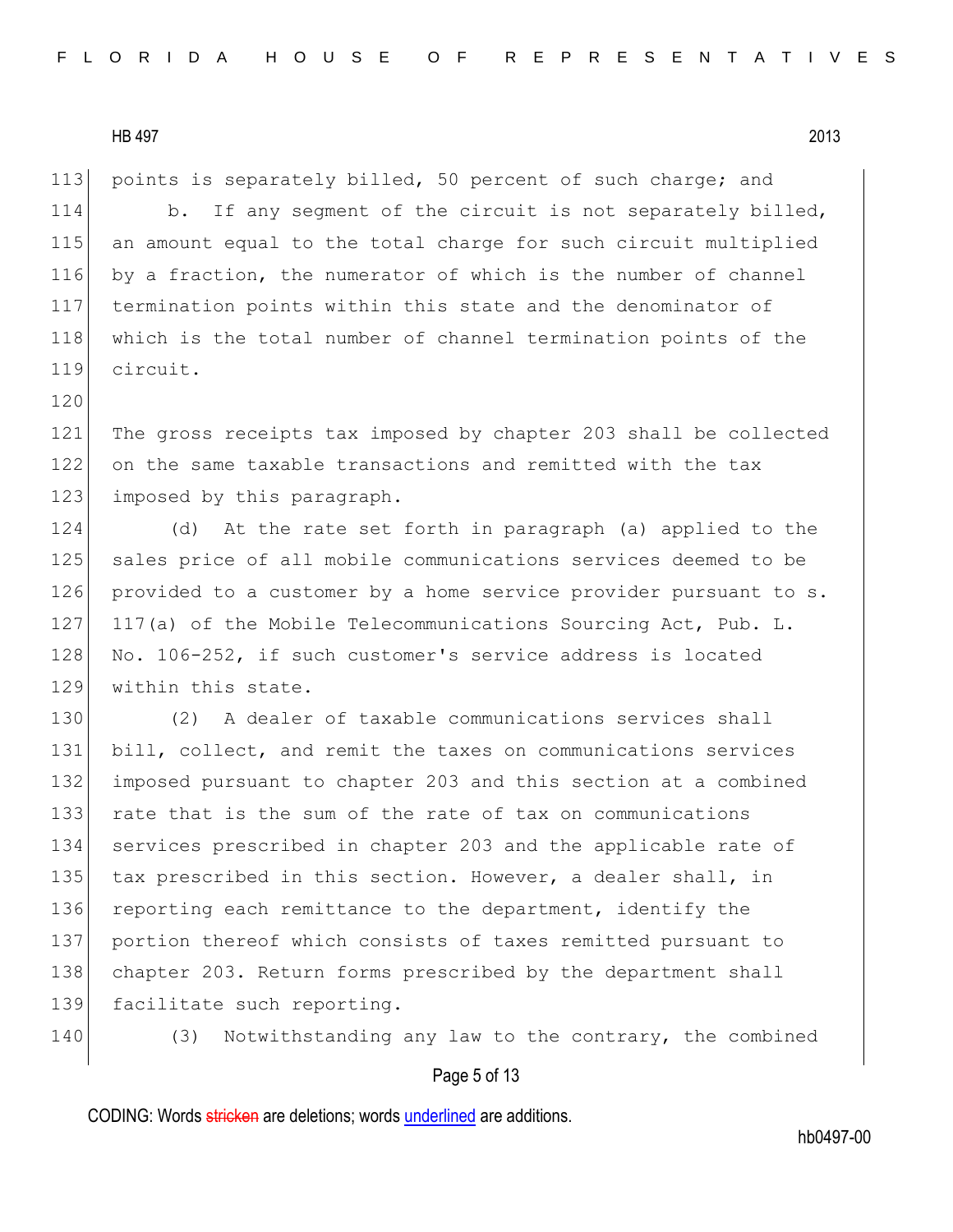141 amount of taxes imposed under this section and s. 203.01(1)(a)2. 142 shall not exceed \$100,000 per calendar year on charges to any 143 person for interstate communications services that originate 144 outside this state and terminate within this state. This 145 subsection applies only to holders of a direct-pay permit issued 146 under this subsection. A refund may not be given for taxes paid 147 before receiving a direct-pay permit. Upon application, the 148 department may issue one direct-pay permit to the purchaser of 149 communications services authorizing such purchaser to pay the 150 Florida communications services tax on such services directly to 151 the department if the majority of such services used by such 152 person are for communications originating outside of this state 153 and terminating in this state. Only one direct-pay permit shall 154 be issued to a person. Such direct-pay permit shall identify the 155 taxes and service addresses to which it applies. Any dealer of 156 communications services furnishing communications services to 157 the holder of a valid direct-pay permit is relieved of the 158 obligation to collect and remit the taxes imposed under this 159 section and s. 203.01(1)(a)2. on such services. Tax payments and 160 returns pursuant to a direct-pay permit shall be monthly. As 161 used in this subsection, "person" means a single legal entity 162 and does not mean a group or combination of affiliated entities 163 or entities controlled by one person or group of persons. 164 Section 4. Section 212.0596, Florida Statutes, is amended 165 to read: 166 212.0596 Taxation of mail order sales.— 167 (1) As used in <del>For purposes of</del> this chapter, the term <del>a</del> 168 "mail order sale" means  $\frac{1}{2}$  a sale of tangible personal property-

# Page 6 of 13

CODING: Words stricken are deletions; words underlined are additions.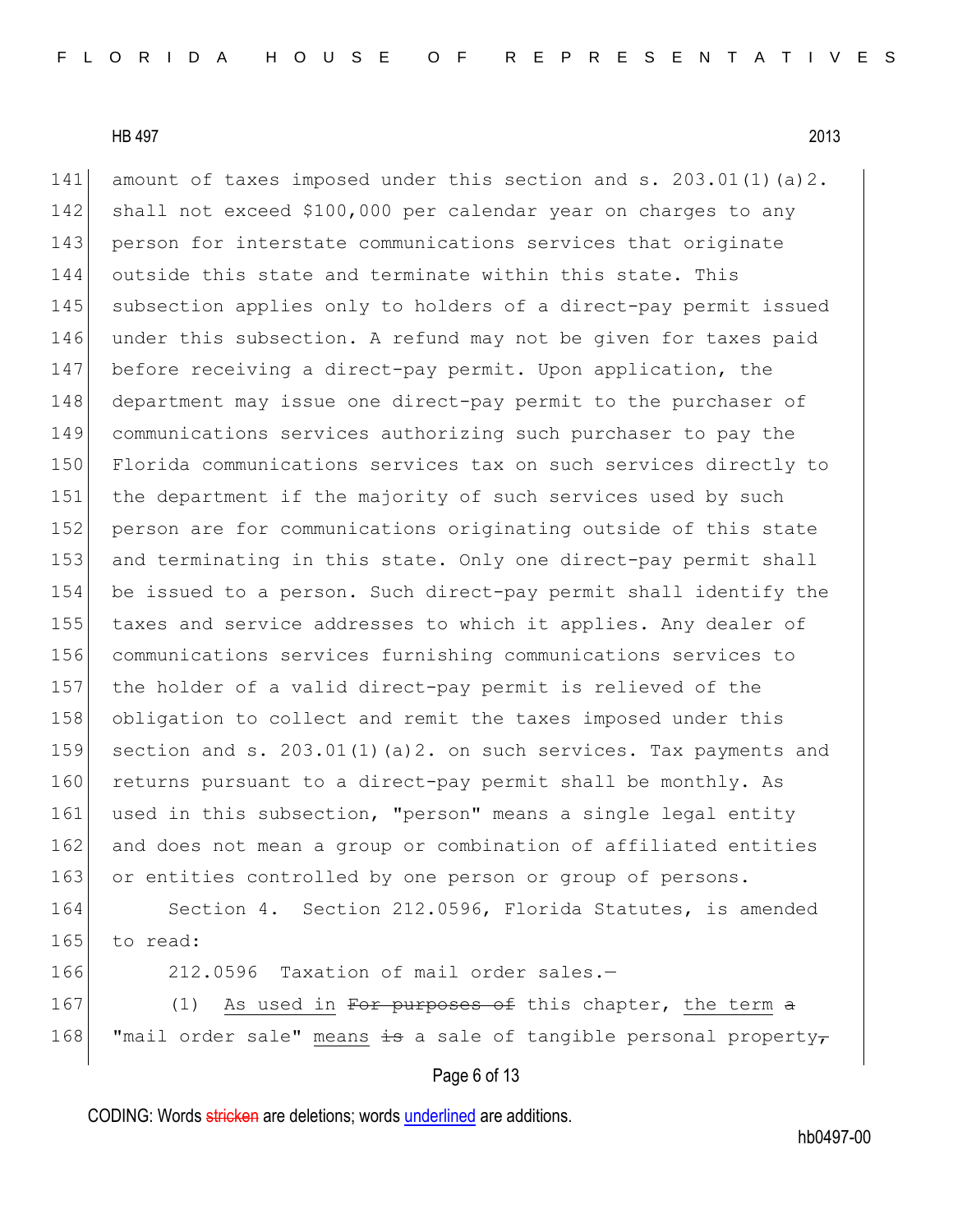169 ordered by mail, Internet, or other means of communication, from 170 a dealer who receives the order in another state of the United 171 States, or in a commonwealth, territory, or other area under the 172 jurisdiction of the United States, and transports the property 173 or causes the property to be transported, whether or not by 174 mail, from any jurisdiction of the United States, including this 175 state, to a person in this state, including the person who 176 ordered the property.

177 (2) Every dealer as defined in s. 212.06(2)(c) or person 178 who makes a mail order sale is subject to the power of this 179 state to levy and collect the tax imposed by this chapter if  $180$  when:

181 (a) The dealer is a corporation doing business under the 182 laws of this state or is a person domiciled in, or a resident 183  $\theta$  of a citizen of, this state;

184 (b) The dealer maintains retail establishments or offices 185 in this state, whether the mail order sales thus subject to 186 taxation by this state result from or are related in any other 187 way to the activities of such establishments or offices;

188 (c) The dealer has agents or representatives in this state 189 who solicit business or transact business on behalf of the 190 dealer, whether the mail order sales thus subject to taxation by 191 this state result from or are related in any other way to such 192 solicitation or transaction of business, except that a printer 193 who mails or delivers for an out-of-state print purchaser 194 material that the printer printed for an out-of-state print 195 purchaser is  $\pm t$  shall not be deemed to be the print purchaser's 196 agent or representative for purposes of this paragraph;

# Page 7 of 13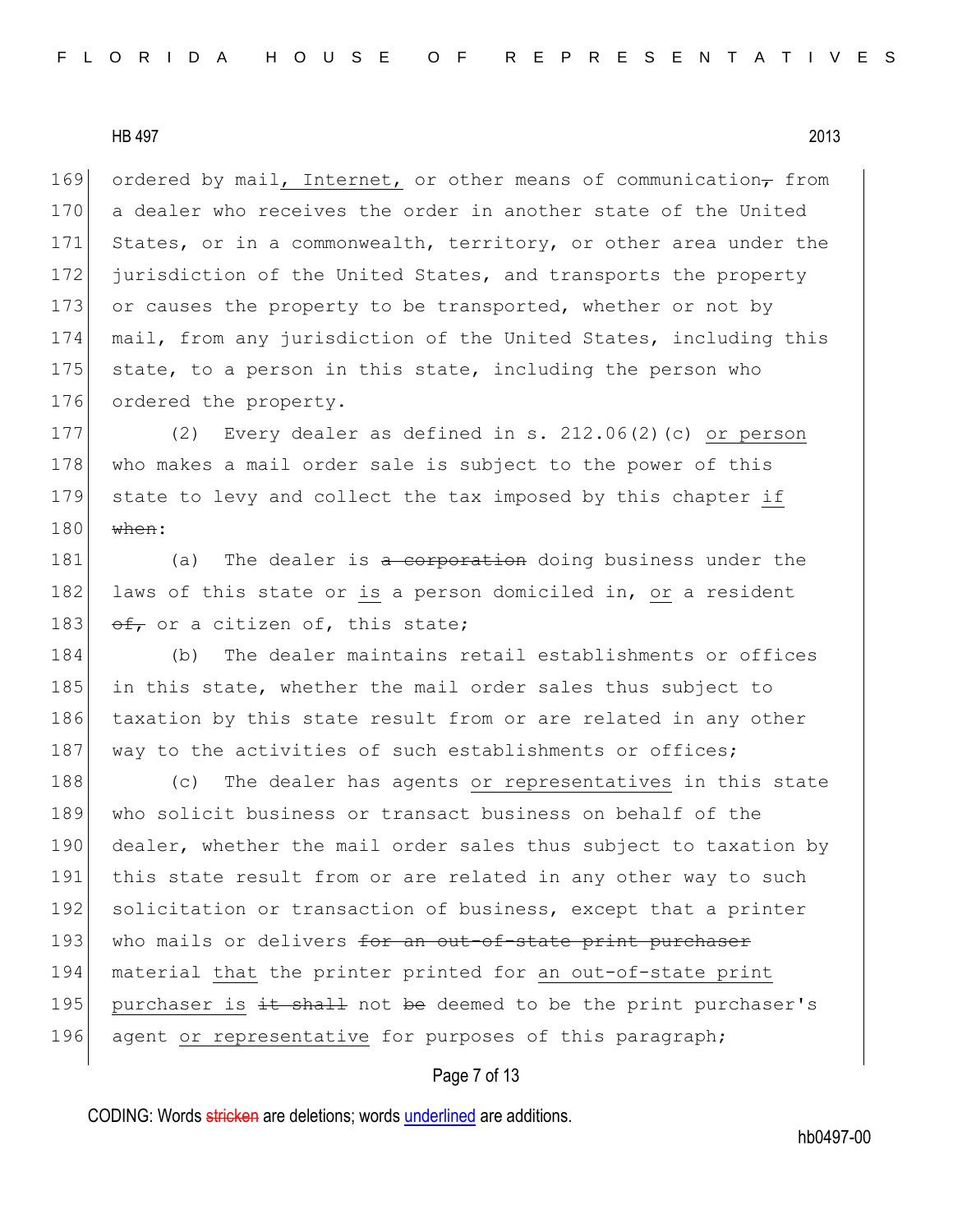197 (d) The property was delivered in this state in 198 fulfillment of a sales contract that was entered into in this 199 state, in accordance with applicable conflict of laws rules, 200 when a person in this state accepted an offer by ordering the  $201$  property;

 $202$  (e) The dealer, by purposefully or systematically 203 exploiting the market provided by this state by any media-204 assisted, media-facilitated, or media-solicited means, 205 including, but not limited to, direct mail advertising, 206 unsolicited distribution of catalogs, computer-assisted 207 shopping, television, radio, or other electronic media, or 208 | magazine or newspaper advertisements or other media, creates 209 nexus with this state;

210  $(f)$  Through compact or reciprocity with another  $211$  jurisdiction of the United States, that jurisdiction uses its 212 taxing power and its jurisdiction over the retailer in support 213 of this state's taxing power;

214 (d)  $\left( \theta \right)$  The dealer consents, expressly or by implication, 215 to the imposition of the tax imposed by this chapter;

 $216$  (h) The dealer is subject to service of process under s.  $217$   $48.181$ ;

218 (e) $\leftarrow$  The dealer's mail order sales are subject to the 219 power of this state to tax sales or to require the dealer to 220 collect use taxes under a statute or statutes of the United 221 States;

222  $(f)$  (f)  $\leftrightarrow$  The dealer owns real property or tangible personal 223 property that is physically in this state, except that a dealer 224 whose only property in this state,  $\frac{1}{100}$  whose only property owned by

# Page 8 of 13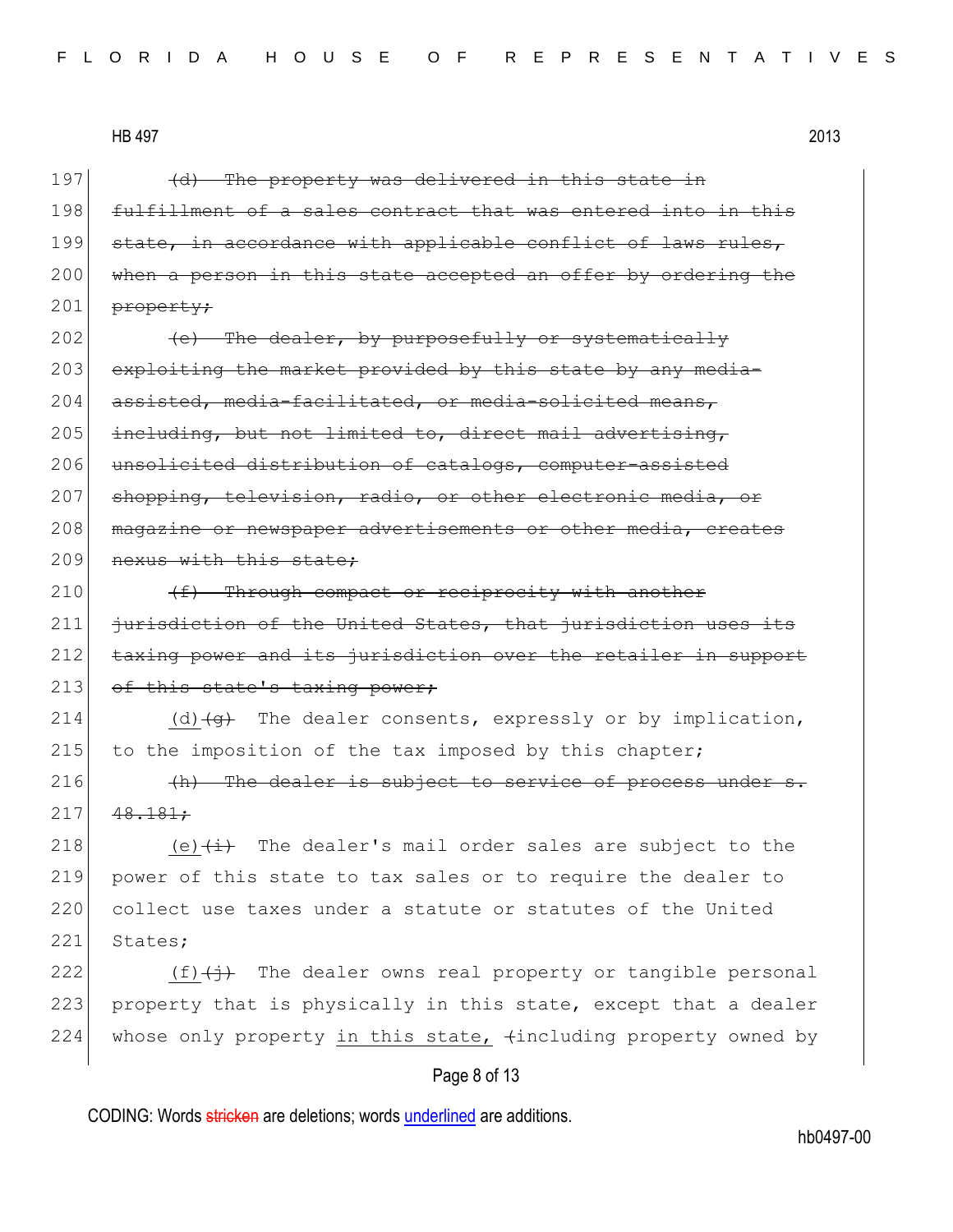225 an affiliate,  $\frac{1}{2}$  in this state is located at the premises of a 226 printer with which the vendor has contracted for printing, and 227 is  $e$ ither a final printed product,  $e$ r property that which 228 becomes a part of the final printed product, or property from 229 which the printed product is produced, is not deemed to own such 230 property for purposes of this paragraph;

231 (g)  $(k)$  The person, other than a person acting in the 232 capacity of a common carrier, The dealer, while not having nexus 233 with this state on any of the bases described in paragraphs  $(a)$  -234  $\left($  +  $\right)$  or paragraph  $\left($   $\right)$ , is a corporation that is a member of an 235 affiliated group of corporations, as defined in s.  $1504(a)$  of 236 the Internal Revenue Code, whose members are includable under s. 237 1504(b) of the Internal Revenue Code and whose members are 238 eligible to file a consolidated tax return for federal corporate 239 income tax purposes and any parent or subsidiary corporation in  $240$  the affiliated group has substantial nexus with this state and:

241 1. Sells a similar line of products as the dealer and does 242 so under the same or a similar business name;

243 243 2. Maintains an office, distribution facility, warehouse, 244 storage place, or similar place of business in this state to 245 facilitate the delivery of property or services sold by the 246 dealer to the dealer's customers;

247 3. Uses trademarks, service marks, or trade names in this 248 state that are the same or substantially similar to those used 249 by the dealer;

# 250 4. Delivers, installs, assembles, or performs maintenance 251 services for the dealer's customers in this state; 252 5. Facilitates the dealer's delivery of property to

Page 9 of 13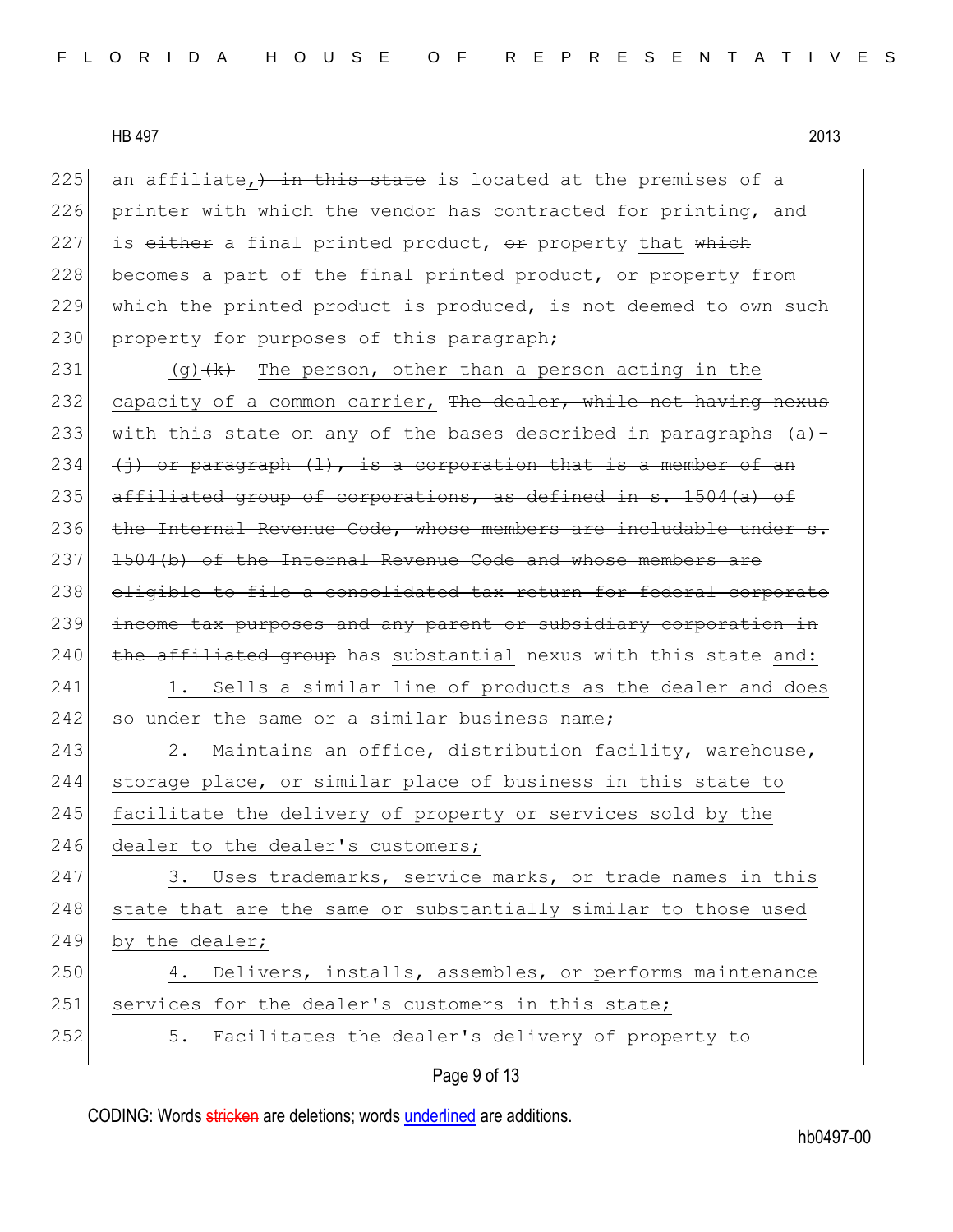253 customers in this state by allowing the dealer's customers to 254 pick up property sold by the dealer at an office, distribution 255 facility, warehouse, storage place, or similar place of business 256 maintained by the person in this state; or 257 6. Conducts any other activities in this state that are 258 significantly associated with the dealer's ability to establish 259 and maintain a market in this state for the dealer's sales  $\Theta$ n 260 one or more of the bases described in paragraphs  $(a) - (i)$  or 261 paragraph  $(1)$ ; or 262  $(h)$   $\left(\frac{1}{h}\right)$  The dealer or the dealer's activities have 263 sufficient connection with or relationship to this state or its 264 residents of some type other than those described in paragraphs 265 (a)-(g)  $\frac{a}{b}$  (a)  $\frac{a}{c}$  (a)  $\frac{a}{c}$  to create a nexus empowering this state to tax 266 its mail order sales or to require the dealer to collect sales 267 tax or accrue use tax. 268 269 Notwithstanding any other provision of law, a dealer who does 270 not have a physical presence in this state must collect and 271 remit sales or use tax under this section if the activities 272 conducted in this state on the dealer's behalf are significantly 273 associated with the dealer's ability to establish and maintain a 274 market for sales in this state, unless the dealer's gross 275 revenue from sales in this state are less than  $$100,000$  $276$  annually. 277 (3) (a) Notwithstanding other provisions of law, there is 278 established a rebuttable presumption that every dealer as 279 defined in s. 212.06(2) who makes a mail order sale is also 280 subject to the power of this state to levy and collect the tax

# Page 10 of 13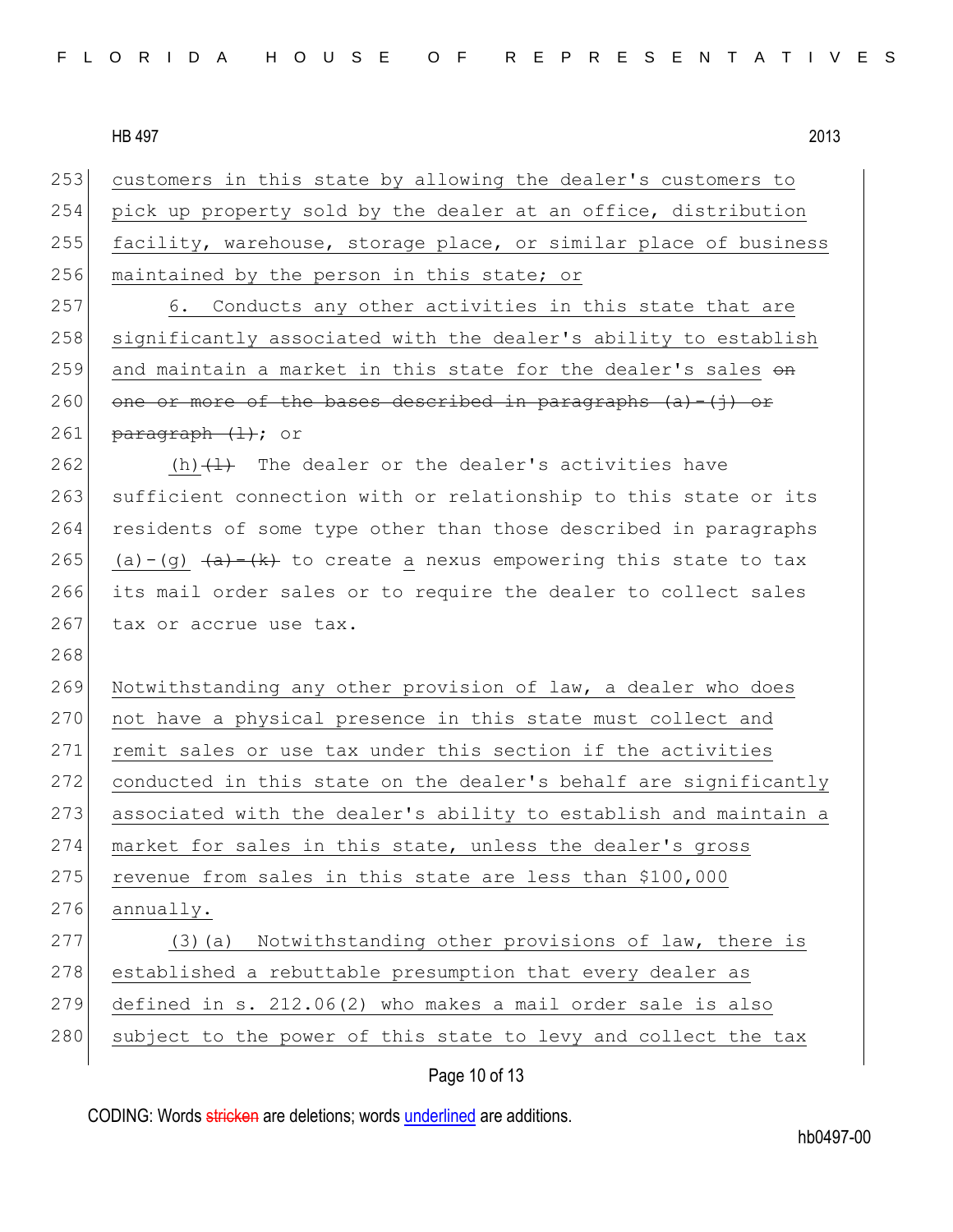281 imposed by this chapter if the dealer enters into an agreement 282 with one or more residents of this state under which the 283 resident, for a commission or other consideration, directly or 284 indirectly refers potential customers to the dealer, whether by 285 a link on an Internet website, an in-person oral presentation, 286 telemarketing, or otherwise, and if the cumulative gross 287 receipts from sales by the dealer to the customers in this state 288 who are referred to the dealer by all residents having this type 289 of an agreement with the dealer are more than \$10,000 during the 290 12-month period immediately before the rebuttable presumption 291 arose. 292 (b) The presumption in paragraph (a) may be rebutted by 293 the submission of evidence proving that the residents with whom 294 the dealer has an agreement did not engage in any activity 295 | within this state that was significantly associated with the 296 dealer's ability to establish or maintain the dealer's market in 297 this state during the 12 months immediately before the 298 rebuttable presumption arose. The evidence may consist of sworn 299 affidavits, obtained and given in good faith, from each resident 300 with whom the dealer has an agreement attesting that the 301 resident did not engage in any solicitation in this state on the 302 dealer's behalf during the 12-month period immediately before 303 the rebuttable presumption arose. 304 (4)<del>(3)</del> Each Every dealer engaged in the business of making 305 mail order sales is subject to the requirements of this chapter

306 for cooperation of dealers in collection of taxes and in 307 administration of this chapter, except that no fee shall be 308 imposed upon such dealer for carrying out any required activity.

## Page 11 of 13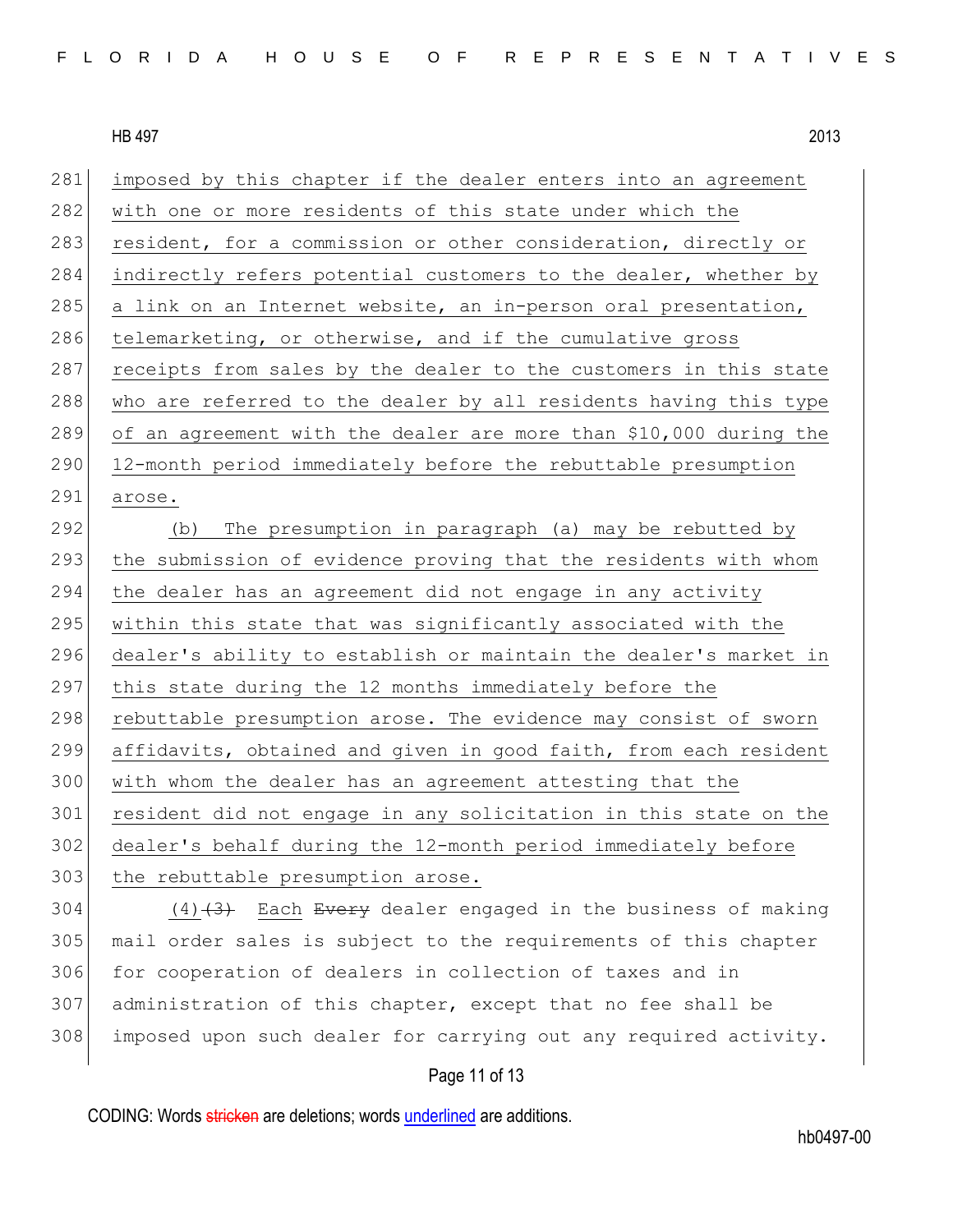$(5)$   $(4)$  The department shall, with the consent of another 310 jurisdiction of the United States whose cooperation is needed, enforce this chapter in that jurisdiction, either directly or, at the option of that jurisdiction, through its officers or employees.

 (6)<del>(5)</del> The tax required under this section to be collected and any amount unreturned to a purchaser that is not tax but was collected from the purchaser under the representation that it was tax constitute funds of the State of Florida from the moment of collection.

 $(7)(6)$  Notwithstanding other provisions of law, a dealer who makes a mail order sale in this state is exempt from collecting and remitting any local option surtax on the sale, unless the dealer is located in a county that imposes a surtax 323 within the meaning of s.  $212.054(3)(a)$ , the order is placed through the dealer's location in such county, and the property 325 | purchased is delivered into such county or into another county in this state that levies the surtax, in which case the provisions of s. 212.054(3)(a) are applicable.

 $(8)$   $(7)$  The department may establish by rule procedures for collecting the use tax from unregistered persons who but for their mail order purchases would not be required to remit sales or use tax directly to the department. The procedures may 332 provide for waiver of registration and registration fees, provisions for irregular remittance of tax, elimination of the collection allowance, and nonapplication of local option surtaxes.

336 Section 5. Section 202.12001, Florida Statutes, is amended

## Page 12 of 13

CODING: Words stricken are deletions; words underlined are additions.